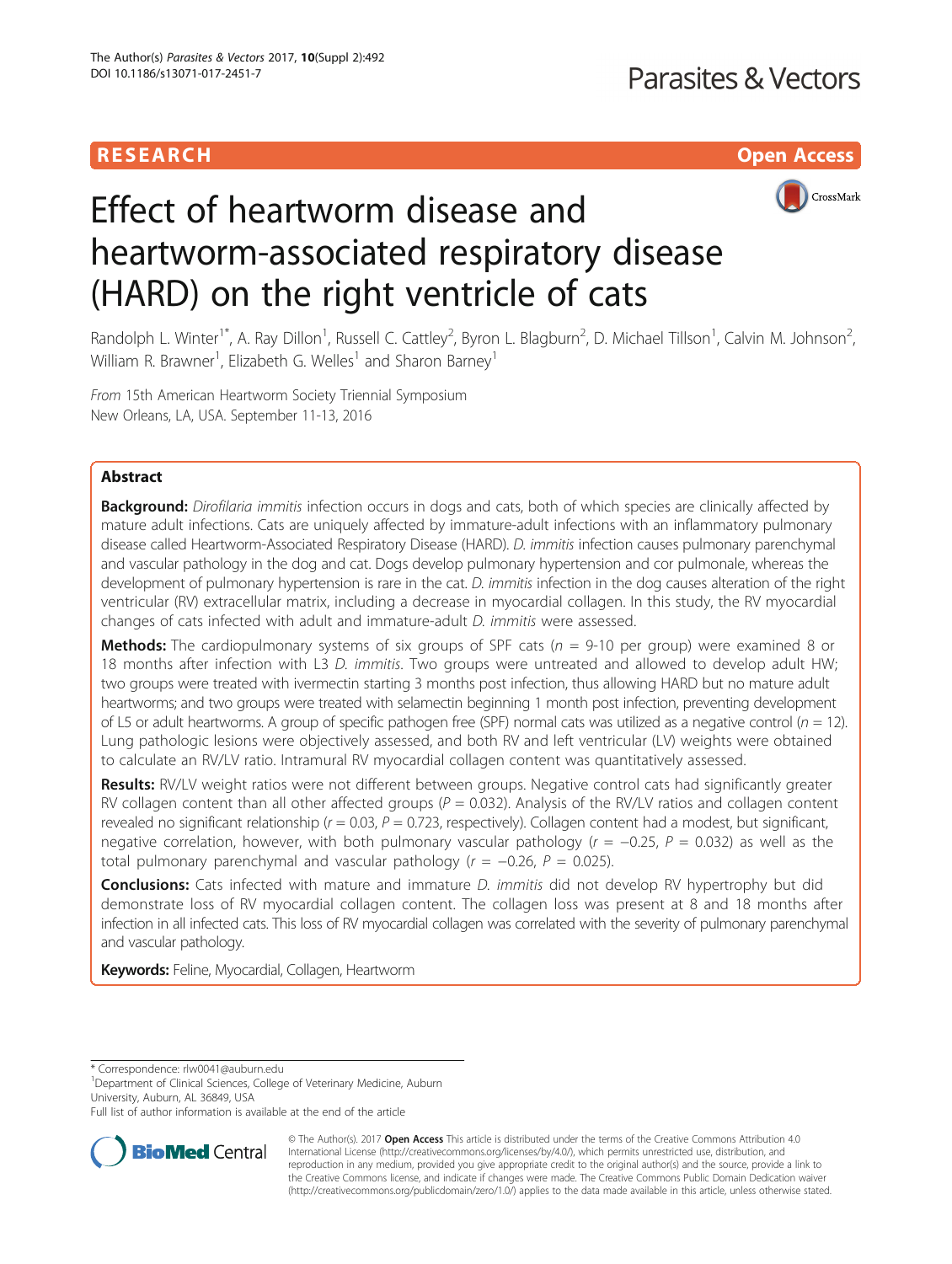## Background

Dirofilaria immitis infection occurs in both dogs and cats, with prevalence rates varying by geographical distribution [[1, 2](#page-6-0)]. Prevalence rates in dogs have been reported as high as 80% in some areas, and prevalence rates of infections in cats are typically 5% to 20% of the canine infection rate [[1, 3](#page-6-0)]. Clinical consequences of mature adult D. immitis infection is well-documented in dogs and cats, and cats also may develop significant clinical disease from immature-adult infections called Heartworm-Associated Respiratory Disease (HARD) [[2, 4](#page-6-0), [5](#page-6-0)].

Pathology associated with *D. immitis* infection in the cat includes significant pulmonary parenchymal pathology, in part due to significant pulmonary inflammation [\[5, 6](#page-6-0)]. In addition to pulmonary parenchymal pathology, decreased bronchiolar reactivity as well as pulmonary arterial pathology have been reported with D. immitis infection in the cat [\[5](#page-6-0), [7](#page-6-0), [8](#page-6-0)]. Adult heartworm disease in the dog causes similar degrees of vascular and pulmonary inflammation, with the development of pulmonary hypertension (PH) being relatively common [[4, 9](#page-6-0)]. A clinical syndrome known as cor pulmonale occurs when PH develops to a degree severe enough to affect the right side of the heart. Typically, enlargement and hypertrophy of the right ventricle (RV) develop secondary to PH in dogs with cor pulmonale [\[10\]](#page-6-0). With severe changes to the RV, right atrial emptying is impeded, leading to right atrial enlargement and right-sided heart failure.

PH and right heart failure are rare in cats [[2](#page-6-0), [11](#page-6-0)]. Even with RV hypertrophy of dogs infected with *D. immitis*, the RV myocardium has extensive myocardial damage with a loss of extracellular matrix, including collagen [[12, 13](#page-6-0)]. The RV myocardium has been evaluated in feline models of increased RV afterload (ie, pulmonary artery banding), and in contrast to the RV myocardium in dogs with heartworm disease, these models of increased RV afterload show an increased density and content of RV collagen [\[14, 15](#page-6-0)]. However, there are no reports of changes in the myocardium of cats infected with D. immitis. The purpose of this study was to evaluate the RV myocardium of cats infected with D. immitis and to correlate the observed myocardial disease with pulmonary parenchymal and vascular pathology. Our hypothesis was that the RV myocardial collagen content would be decreased in cats infected with D. immitis, similar to what has been reported in dogs infected with *D. immitis*. Additionally, we hypothesized that the decrease in RV myocardial content would correlate with the severity of pulmonary parenchymal and vascular pathology.

## Methods

#### Experimental design

A total of 71 specific pathogen free (SPF), spayed, female, 6-month-old cats were divided into seven groups of 9 to 12 cats each. Groups were classified based on whether or not cats were infected with *D. immitis* larvae, whether and how cats were treated with macrocyclic lactones, and duration of the study (8 months or 18 months) (Table 1). One group of 12 cats was uninfected and untreated (UU), serving as a true negative control for 8 months, with no exposure to D. immitis. All remaining cats were infected with 100 D. *immitis* L3 (Missouri strain) by subcutaneous injection into the flank [\[16\]](#page-6-0). Two groups of 10 cats each were infected and untreated (to allow development of mature adult heartworms), and were observed for 8 months (IU-8) or 18 months (IU-18). Two groups of 10 cats each were infected and treated with selemectin (to prevent development of L5 larvae or HARD) and were observed for 8 months (IS-8) or 18 months (IS-18). Finally, two groups of cats (9 and 10 cats, respectively) were infected and treated 3 months later with ivermectin (to allow development of HARD and immature adult D. immitis but prevent development of mature adult *D. immitis*) and were observed for 8 months (IH-8) or 18 months (IH-18).

Cats in the IS-8 and IS-18 groups were treated topically with selamectin (Revolution<sup>®</sup>, Zoetis) at the dosage based on body weight as indicated on the label 30 days postinfection and every 30 days for the remainder of the study in order to prevent the development of the L5 stage (see "Heartworm-Associated Respiratory Disease (HARD) induced by immature adult *D. immitis* in cats" and "The progression of Heartworm-Associated Respiratory Disease (HARD) in SPF cats 18 months after D. immitis infection" by A. Ray Dillon et al. in this proceedings) [\[17](#page-6-0), [18](#page-6-0)]. Cats in the IH-8 and IH-18 groups were treated orally with ivermectin (Ivomec<sup>®</sup>, Merial), 150 mcg/kg per os on day 72 post infection and every 2 weeks for the remainder of the study to allow only immature adult heartworms to induce HARD lesions but no fully mature heartworms to develop [\[17](#page-6-0), [19](#page-6-0)]. Cats

Table 1 Number of cats, infective L3 injected, treatments, and length of study for all cats  $(n = 71)$ 

| Group    | Number of cats | Infective L3     | Treatment                       | Length of study |
|----------|----------------|------------------|---------------------------------|-----------------|
| UU       | 12             | $\left( \right)$ | None                            | 8 months        |
| $IU-8$   | 10             | 100              | None                            | 8 months        |
| $ILJ-18$ | 10             | 100              | None                            | 18 months       |
| $IS-8$   | 10             | 100              | Selamectin                      | 8 months        |
| $IS-18$  | 10             | 100              | Selamectin                      | 18 months       |
| $IH-8$   | 9              | 100              | <b>Ivermectin</b>               | 8 months        |
| $IH-18$  | 10             | 100              | <i><u><b>Ivermectin</b></u></i> | 18 months       |

Abbreviations: IU-8 – infected, untreated group (8 months duration); IU-18 – infected, untreated group (18 months duration); IS-8 – infected, treated with selamectin 30 days postinfection group (8 months duration); IS-18 – infected, treated with selamectin 30 days postinfection group (18 months duration); IH-8 – infected, treated with ivermectin 72 day postinfection group (8 months duration); IH-18 infected, treated with ivermectin 72-day postinfection group (18 months duration): UU – uninfected, untreated group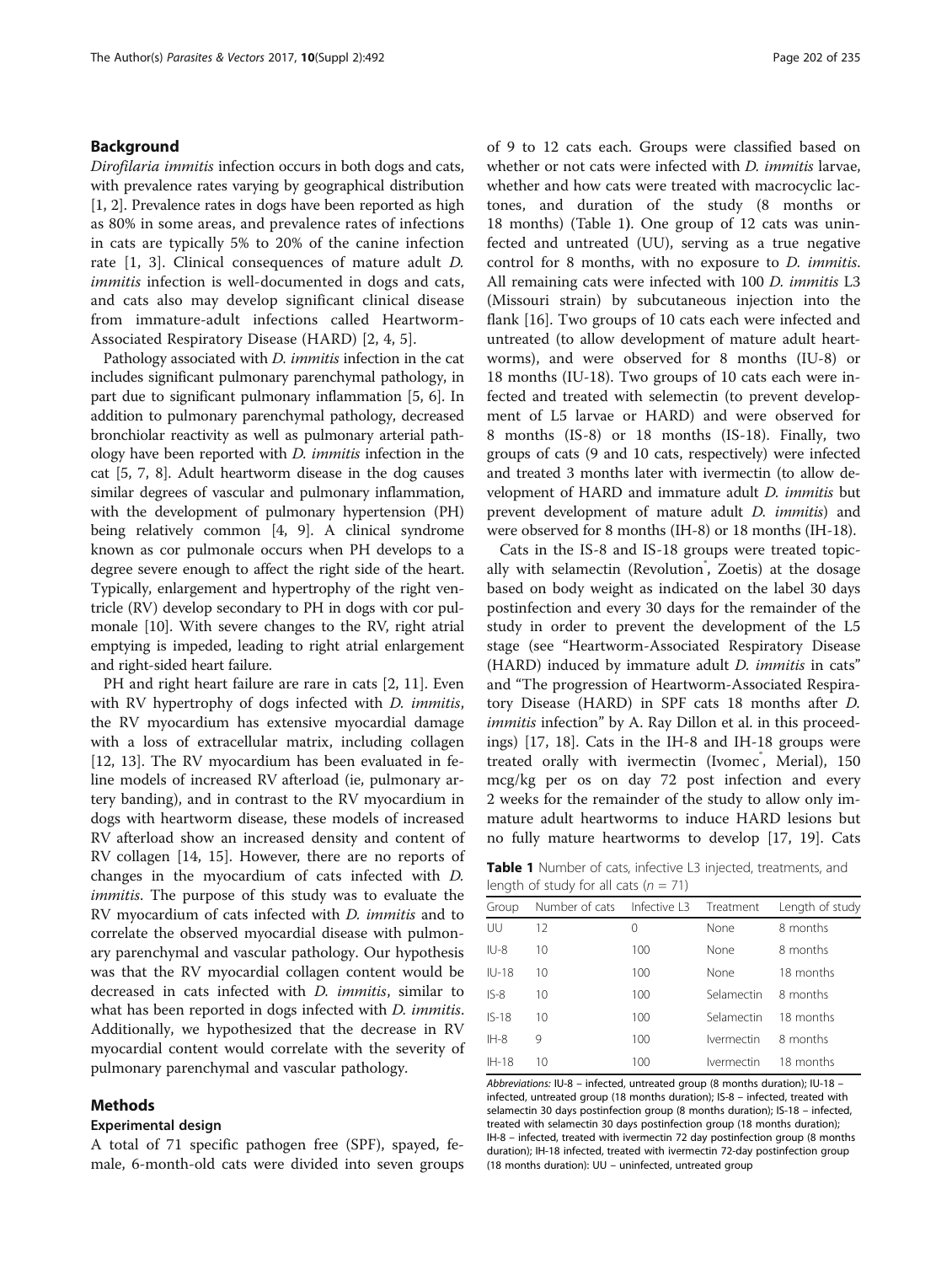were observed for a period of 8 or 18 months postinfection and monitored daily. Body weights were obtained at the beginning and end of the study. Physical examinations were performed weekly.

All groups of cats were housed as isolated groups in the indoor animal rooms of the Laboratory Animal Health Veterinary Research Building to prevent exposure to mosquitoes that could be carrying heartworm larvae. The study protocol was approved by the Auburn University Institutional Animal Care and Use Committee and conducted in an AAALAC-accredited facility in an environmentally isolated facility.

### Necropsy

At 8 or 18 months postinfection, cats were humanely euthanized under sedation, using pentobarbital sodium and phenytoin sodium solution (Euthasol<sup>®</sup>, Virbac Animal Health) via 1 mL/10 lb. intraperitoneal injection. Complete necropsies were performed with collection of lung, heart, brain, kidney, and liver for histopathologic studies. The number of adult heartworms observed at necropsy was recorded. Lung lobes were fixed by perfusion with 10% formalin via the bronchi to a pressure of 14 cm  $H_2O$ .

## Lung histopathology

Multiple sections of the fixed-perfused right caudal lung lobe were stained with hematoxylin and eosin. Lung pathology was objectively assessed by observers who were blinded to group designation and were trained for this assessment of lung histopathology by boarded veterinary pathologists. Specific anatomic areas evaluated for pathology included the bronchi, bronchioles, alveoli, alveolus (smooth muscle), pulmonary arteries, and pulmonary arterioles. All subjects had pathology severity scores (0–3 range) assigned for each anatomic area evaluated within the lung [[5\]](#page-6-0). Pathology severity scores were then combined as two different combination values: the total lung pathology (TLP) score, which included pathology scores combined from all areas evaluated, and the pulmonary artery and arteriole (PAA) score, which included the combined vascular pathology scores from the pulmonary arteries and arterioles.

## Right ventricular collection and histopathology

At the time of necropsy, total heart weights were obtained. The atria and great vessels were dissected away from the ventricles by one author (ARD), and weights were obtained for the left ventricle (LV) and RV separately, as the RV free wall was dissected away from the interventricular septum (thus leaving LV and interventricular septum together). Roughly  $1 \times 3$  cm sections were removed by one author (RLW) from the right ventricular free wall, opposite and slightly ventral to the crista supraventricularis. Myocardial sections were embedded in paraffin, and 4 μm thick samples stained with Picrosirius Red (Sigma-Aldrich) and photographed for assessment of collagen. Collagen content of these RV samples was quantified using a commercially available software program designed for histologic analysis (Visiopharm). This software program has the ability to quantify aspects of many different tissue stains, with user input training the software to identify the various color components of these stains correctly [\[19](#page-6-0), [20\]](#page-6-0). Within each RV sample, epicardial and periarterial collagen were excluded from analysis, such that only myocardial collagen content (collagen to non-collagen ratio) was assessed.

#### Statistical analysis

All statistical analyses were performed with commercially available statistical software (JMP® Pro 11.1.1, SAS Institute Inc). Data were assessed for normality via the Shapiro-Wilk test and expressed as mean +/− SEM or median and range as appropriate. Comparisons between groups were performed by ANOVA or Kruskal-Wallis tests. Analysis of correlation was assessed by Spearman's rank correlation and simple linear regression. The level of significance was considered as  $P \leq 0.05$ .

## Results

## RV analysis

The RV/LV ratio for normal cats (UU group) was a median of 0.26 with a range of 0.20 to 0.40. There were no differences in RV/LV ratio between groups ( $P = 0.632$ ; Fig. [1](#page-3-0)). Histopathologic analysis revealed an overall collagen percentage of the right ventricle in the UU group to be 25.7% +/− 7.1%. Significant differences in RV collagen percentage were observed between groups ( $P = 0.032$ ), with the UU group having the highest RV collagen percentage (Fig. [2\)](#page-3-0). Post hoc analysis revealed the UU group RV collagen percentage was significantly greater than that of the IH-8 group ( $P = 0.049$ ). Comparison of the RV/LV weight ratio with RV collagen percentage for all cats revealed a poor correlation  $(r = 0.03)$  that was statistically insignificant ( $P = 0.723$ ; Fig. [3](#page-3-0)).

## Lung histopathology

Adult heartworms were present in IU-8 (10/10) and IU-18 (9/10) but in none of IH-8, IH-18, IS-8, or IS-18 groups. The overall TLP score for all cats in the UU group was 0. Cats infected with L3 (ie, all cats not in UU group) had a TLP median of 9 with a range of 1.2 to18, with 18 being the maximum score (Fig. [4\)](#page-3-0). Significant differences in TLP score were observed between groups ( $P = 0.001$ ). The three groups with the highest TLP scores were the IU-8 group (15.75, range 11.5-18), the IH-8 group (12, range 5-18), and the IU-18 group (11.6, range 4.2-17.2). TLP scores from cats in the IS-8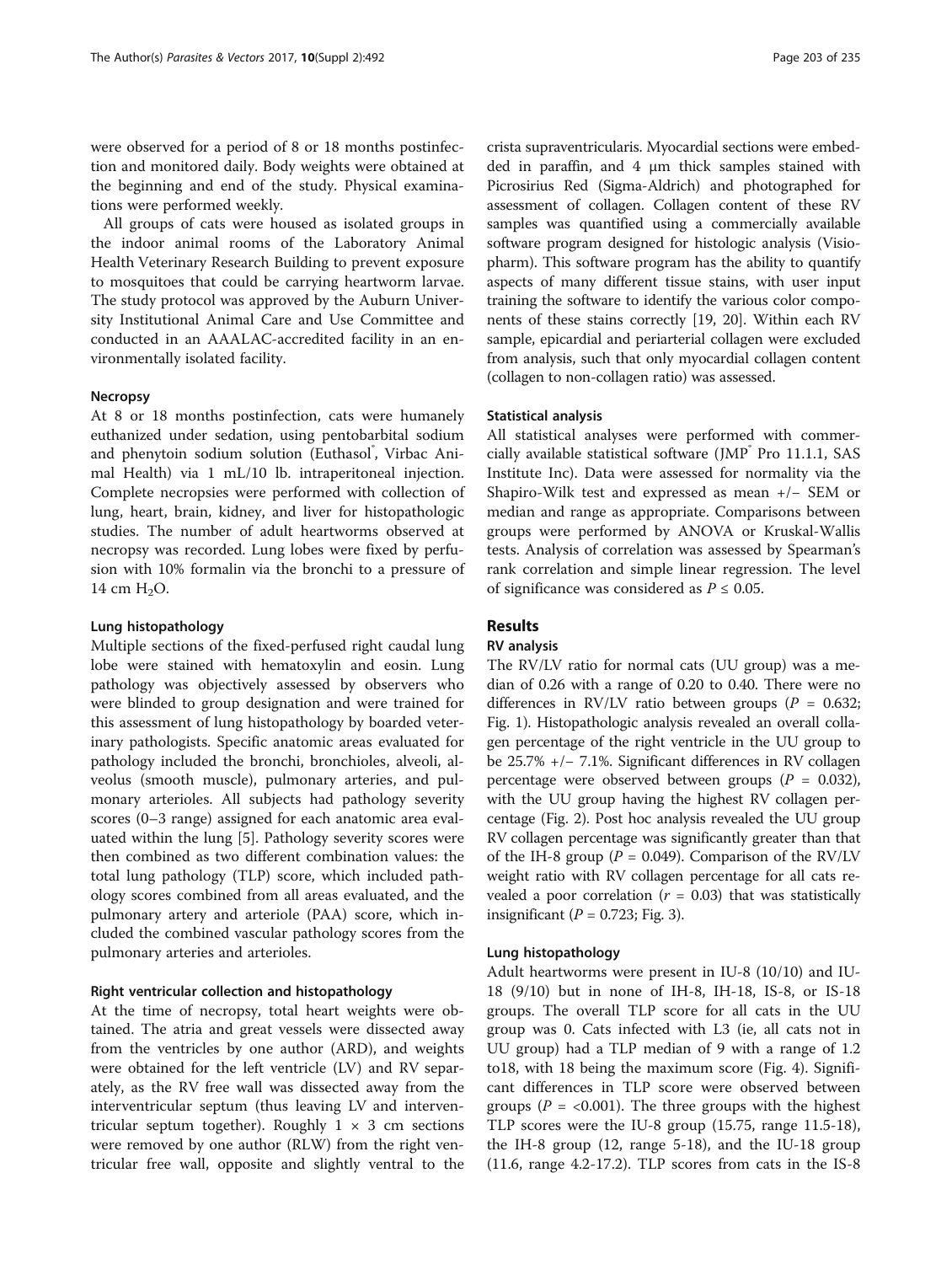<span id="page-3-0"></span> $0.45$ 

 $0.40$ 

0.35 RV/LV ratio

 $0.30$ 

 $0.25$ 

 $0.20$ 

UU

 $1U-8$ 

group were significantly greater than TLP scores from cats in the IS-18 group ( $P = 0.002$ ). TLP scores from cats in the IH-8 group were significantly greater than TLP scores from cats in the IH-18 group ( $P = <0.001$ ). Individual cat TLP scores varied widely within each group.

Fig. 1 Box and whisker plots of right ventricle (RV) to left ventricle (LV) weight ratios by treatment group. Abbreviations: IU-8 – infected, untreated group (8 months duration); IU-18 –infected, untreated group (18 months duration); IS-8 – infected, treated with selamectin (8 months duration) group; IS-18 – infected, treated with selamectin (18 months duration) group; IH-8 – infected, treated with ivermectin (8 months duration) group; IH-18 – infected, treated with ivermectin (18 months duration) group; UU – uninfected, untreated group

 $IS-8$ 

Group

 $IS-18$ 

 $IH-8$ 

 $IH-18$ 

 $ILJ-18$ 





The PAA score for all normal cats was 0. Cats infected with L3 (ie, all cats not in UU group) had a PAA median of 3.6 with a range of 0.4-6 (Fig. [5](#page-4-0)). There were significant differences between groups ( $P = < 0.001$ ). The three groups with the highest PAA scores were the IU-8 group (5.75, range 3-6), the IH-8 group (4.5, range 3-6), and the IU-18 group (4.4, range 2-5.8). PAA scores from cats in the IS-8 group were significantly greater than PAA scores from cats in the IS-18 group ( $P = 0.001$ ). PAA scores from cats



Fig. 4 Box and whisker plots of total lung pathology (TLP) severity scores by groups. Abbreviations: IU-8 – infected, untreated group (8 months duration); IU-18 – infected, untreated group (18 months duration); IS-8 – infected, treated with selamectin (8 months duration) group; IS-18 – infected, treated with selamectin (18 months duration) group; IH-8 – infected, treated with ivermectin (8 months duration) group; IH-18 – infected, treated with ivermectin (18 months duration) group; UU – uninfected, untreated group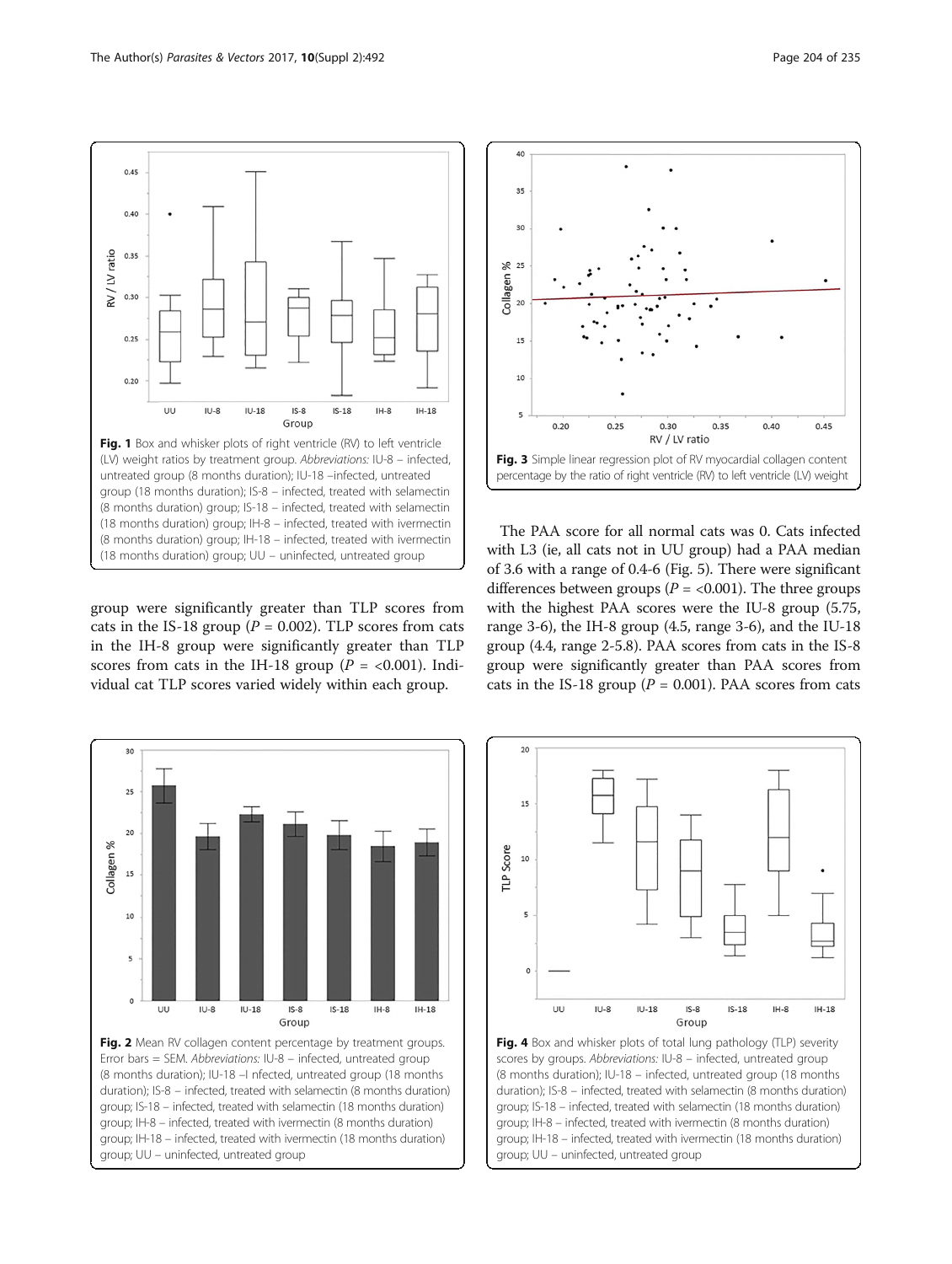<span id="page-4-0"></span>

in the IH-8 group were significantly greater than PAA scores from cats in the IH-18 group ( $P = <0.001$ ).

#### Relationship of RV collagen to lung histopathology

The TLP scores of all cats and RV collagen percentage values were compared, and the RV collagen percentage decreased as the TLP score increased (Fig. 6). This relationship had a moderate negative correlation ( $r = -0.26$ ) that was statistically significant ( $P = 0.032$ ). A similar result was observed when comparing the PAA scores of all



cats with RV collagen percentages (Fig. 7). The RV collagen percentage decreased as the PAA scores worsened, with a moderate negative correlation  $(r = -0.25)$  that was statistically significant ( $P = 0.025$ ).

## **Discussion**

This study is the first to describe changes in the RV of cats infected with L3/L4 stages, immature adults in pulmonary arteries and mature adult heartworms. Based on the RV weights and RV/LV ratio in infected cats (Fig. [1](#page-3-0)), there was no evidence of right ventricular hypertrophy which is the hallmark of pressure overload cardiac compensation. This may indicate that cats infected with D. immitis do not experience an increased pulmonary arterial pressure overload. In experimental models of banding of the pulmonary artery, the resultant increased afterload and vascular resistance induces RV concentric hypertrophy and increased right ventricular myocardial collagen in multiple species including the cat [[15, 21](#page-6-0), [22](#page-6-0)]. Compared with healthy, uninfected cats, those infected with *D. immitis* in this study developed a decrease in RV myocardial collagen and no evidence of RV hypertrophy. This decrease in myocardial collagen was significantly correlated with the severity of pulmonary parenchymal and arterial damage. RV collagen content decreased as TLP and PAA were more severe, which may suggest that as cats were more affected by their heartworm infection, their RV were increasingly affected. The observed decrease in RV collagen even in the two groups with only L3/L4 stages of *D. immitis* (selamectin treated) is consistent with circulating factors altering the RV collagen.

The decreased collagen observed in the cats in this study contradicts feline models of increased pulmonary afterload associated with increased RV collagen [[14, 15](#page-6-0)]. Right-sided heart failure with cor pulmonale is an

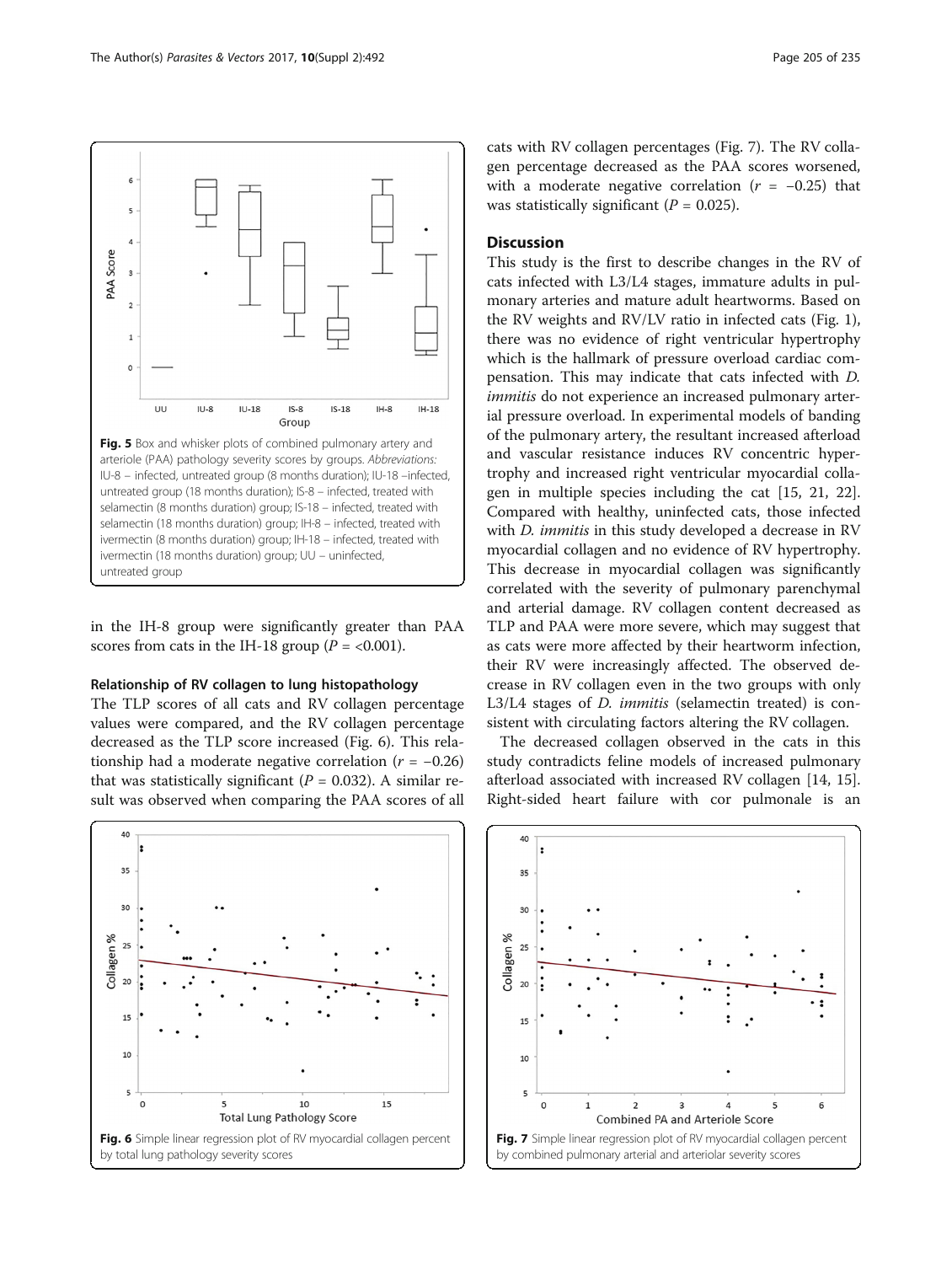uncommon clinical presentation even in cats with heartworm disease and severe lung parenchymal disease [\[4, 23](#page-6-0)]. The present study involved cats with extensive pulmonary parenchymal and arterial damage, some with long-term PA luminal occlusion, which did not develop clinical evidence of increased pulmonary afterload (ie, pulmonary arterial hypertension) or RV hypertrophy. Pulmonary hypertension has been reported in cats with heartworm disease but not as commonly as it is observed in dogs with heartworm disease [[2\]](#page-6-0).

As a decrease in RV collagen content has been reported in dogs and in the cats reported herein, heartworm infection may be associated with a decrease in RV collagen that is independent of the presence of pulmonary hypertension. Dogs experimentally infected with Angiostrongylus vasorum develop significant pulmonary pathology, including pulmonary arterial thrombosis [[24\]](#page-6-0). However, development of PH in these dogs is rare and believed to be in part due to the development of collateral circulation [\[25\]](#page-6-0). Despite the fact that dogs with heartworm disease do develop PH, it is possible that cats infected with heartworm disease may develop pulmonary collateral circulation, which prevents the development of PH.

Heartworm disease in dogs is commonly associated with pulmonary arterial hypertension, but one study reported a decrease in RV collagen content of 24 infected dogs with moderate to severe heartworm infections [\[12\]](#page-6-0). The presence or absence of pulmonary hypertension was unknown in that study. Indirect interactions between the host environment and heartworm parasite have been described. Antigens excreted and/or secreted from heartworms were found to alter the fibrinolytic system in vivo and vascular endothelial cells in vitro to promote clot lysis [[26](#page-6-0)]. The authors of that study speculated that promoting clot lysis constituted a survival benefit for D. immitis. Another study supported the concept that heartworm-induced alteration of the fibrinolytic system participated in the induction of pulmonary endarteritis [\[27](#page-6-0)].

Based on in vitro evidence, heartworm antigens promote extracellular matrix degradation of pulmonary arteries [[28\]](#page-6-0). This response may be the direct interaction of an excretory or secretory antigen with the feline RV. In the present study, although the selamectin-treated cats (treated 30 days post infection) developed no cardiac stages of heartworms and only precardiac stages of L3 and L4, the evidence of collagen loss in the RV of these cats is consistent with circulating soluble HW products inducing the RV changes. Further investigation into this phenomenon is warranted. The possibility of the collagen loss being permanent is suggested by the decrease in collagen that persists 18 months after infection even in the infected selamectin-treated group.

This study has limitations. Invasive pulmonary arterial pressure measurements were not obtained, and therefore the presence or absence of pulmonary hypertension could not be determined. Thus, a correlation between pulmonary pathology and measured pulmonary hypertension could not be determined. Additionally, echocardiography was not obtained in these cats, therefore the relationship between the loss of RV myocardial collagen content and in gross changes, such as RV dilation, is unknown. However, a study utilizing the same experimental design for 8-month groups did have sequential echocardiography and CT scans performed, and no pulmonary hypertension was noted in cats with adult heartworms [\[5](#page-6-0)]. All myocardial samples were immediately stored in formalin at the time of euthanasia, and this method of fixation precludes the use of many special stains. Therefore, the results of this study indicate a loss of RV myocardial collagen without a decrease in RV weights, but it cannot be determined if there were increases in other components of the myocardial interstitium in response to heartworm infection.

## Conclusions

Cats infected with immature stages of D. immitis and mature adult *D. immitis* develop a loss of RV myocardial collagen content but no change in RV mass at 8 and 18 months after infection. This loss of RV myocardial collagen is correlated with the severity of pulmonary parenchymal and arterial pathology and persists even many months after resolution of an immature *D. immitis* infection.

#### Abbreviations

HARD: Heartworm-Associated Respiratory Disease; IH-18: Infected, treated with ivermectin group (18-month study duration); IH-8: Infected, treated with ivermectin group (8-month study duration); IS-18: Infected, treated with selamectin group (18-month study duration); IS-8: Infected, treated with selamectin group (8-month study duration); IU-18: Infected, untreated group (18-month study duration); IU-8: Infected, untreated group (8-month study duration); LV: Left ventricle; PAA: Pulmonary artery and arteriole; PH: Pulmonary hypertension; RV: Right ventricle; TLP: Total lung pathology; UU: Uninfected, untreated group

#### Acknowledgements

Not applicable.

## Funding

This work was funded in part by Pfizer Animal Health (now Zoetis), and Pfizer participated in study design (but not data analysis). The Dillon Cardiovascular Lab also contributed funding for data presented in this manuscript. The article publication fee was funded by the American Heartworm Society.

#### Availability of data and materials

Most of the data generated or analyzed during this study are included in this article. The data sets generated and/or analyzed during the current study that are not included in this published article are part of an ongoing study that is not yet concluded or published. These datasets might be available from the corresponding author on reasonable request.

#### About this supplement

This article has been published as part of Parasites and Vectors Volume 10 Supplement 2, 2017: Proceedings of the 15th American Heartworm Society Triennial Symposium 2016. The full contents of the supplement are available